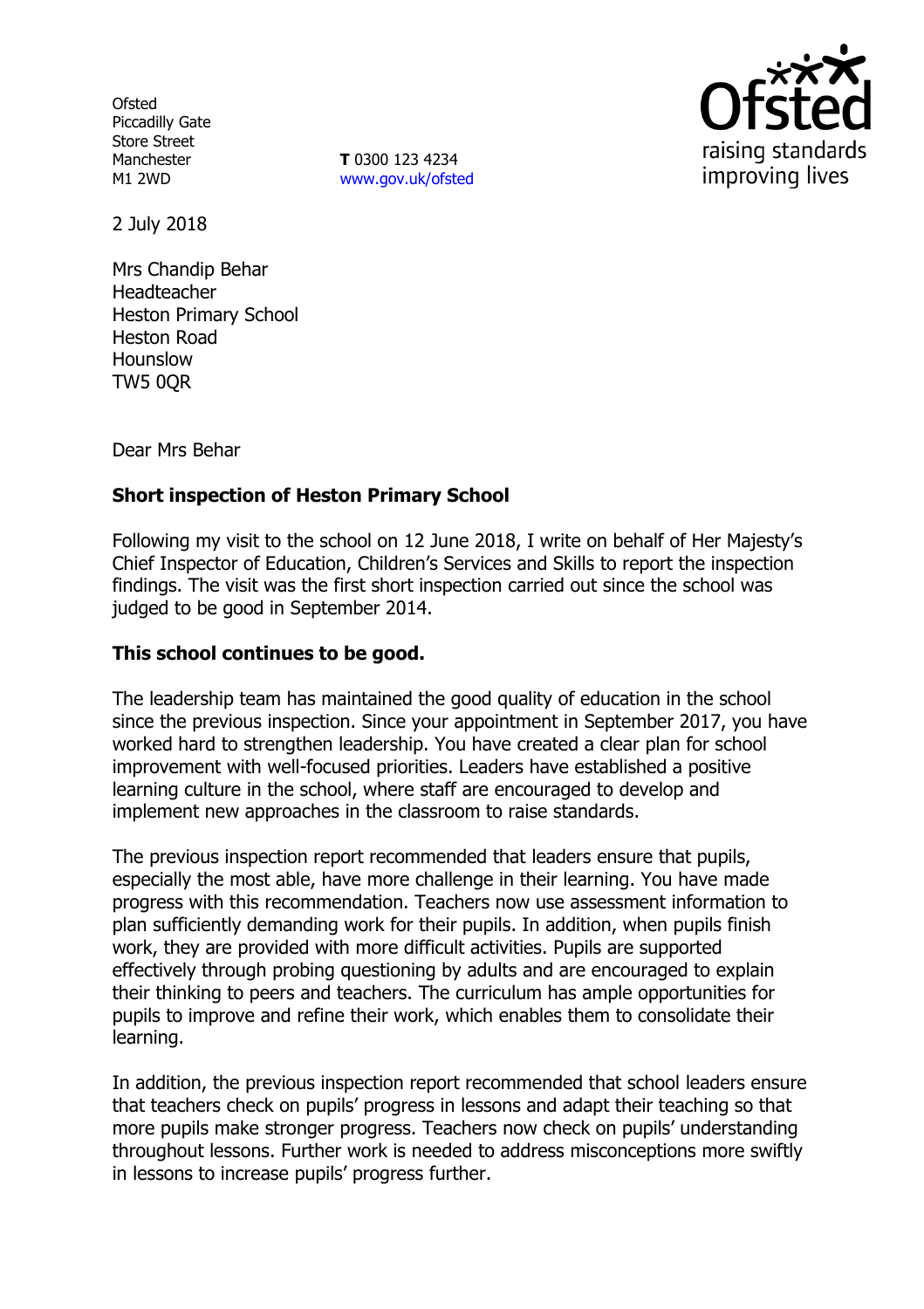

A further recommendation from the previous inspection report was to ensure that pupils have more opportunities to apply their literacy and mathematical skills across a range of subjects. You have since prioritised developing the curriculum to engage pupils and increase their opportunities in literacy and numeracy to good effect.

You have implemented high-quality training to develop teachers' skills. As a result, pupils engage well in planned discussions with peers to share ideas. One pupil told me that 'teachers turn learning into fun.' Pupils have opportunities to write for different purposes, linked to high-quality texts and thought-provoking topics. The 'learning logs', where pupils record their work in many subjects, evidence opportunities for pupils to apply their knowledge and skills in a range of contexts.

In the survey and during informal discussions, parents and carers agreed that the school has a warm and inviting ethos. They reported that staff are helpful and friendly.

Governors know the school well and are committed to driving improvement. They make visits to the school to meet leaders, review work and conduct walks around the school to review learning. They work effectively with school leaders and support the school values and ethos.

## **Safeguarding is effective.**

There is an established culture of safeguarding that protects pupils well. The leadership team has ensured that safeguarding arrangements are robust and fit for purpose. Pupils understand how to keep themselves safe and know where they can seek help if needed. Leaders ensure that staff receive regular training and timely advice. Statutory risk assessments are carried out so that pupils' safety is managed on and off the school site.

## **Inspection findings**

- A focus of the inspection was to investigate how effectively leaders monitor the impact of the additional funding for pupils eligible for the pupil premium grant and for pupils who have special educational needs (SEN) and/or disabilities. You have identified the need to improve outcomes for disadvantaged pupils as a priority and have taken actions to improve their outcomes.
- Established systems to track the progress and attainment of pupils are used effectively to target additional support for those pupils who need it most. Leaders regularly evaluate additional interventions to ensure that they successfully improve pupils' progress. Monies allocated to pupils eligible for the pupil premium grant are used to fund these interventions.
- I considered the impact of leaders' action to improve attendance. Governors report that they monitor pupils' attendance at meetings. Leaders constantly review their actions to raise attendance and report the impact of these actions to governors. Parents I spoke to appreciate the importance of good attendance and understand the reward systems in place, such as the 'family voucher' for full attendance. Leaders track attendance robustly and report their findings regularly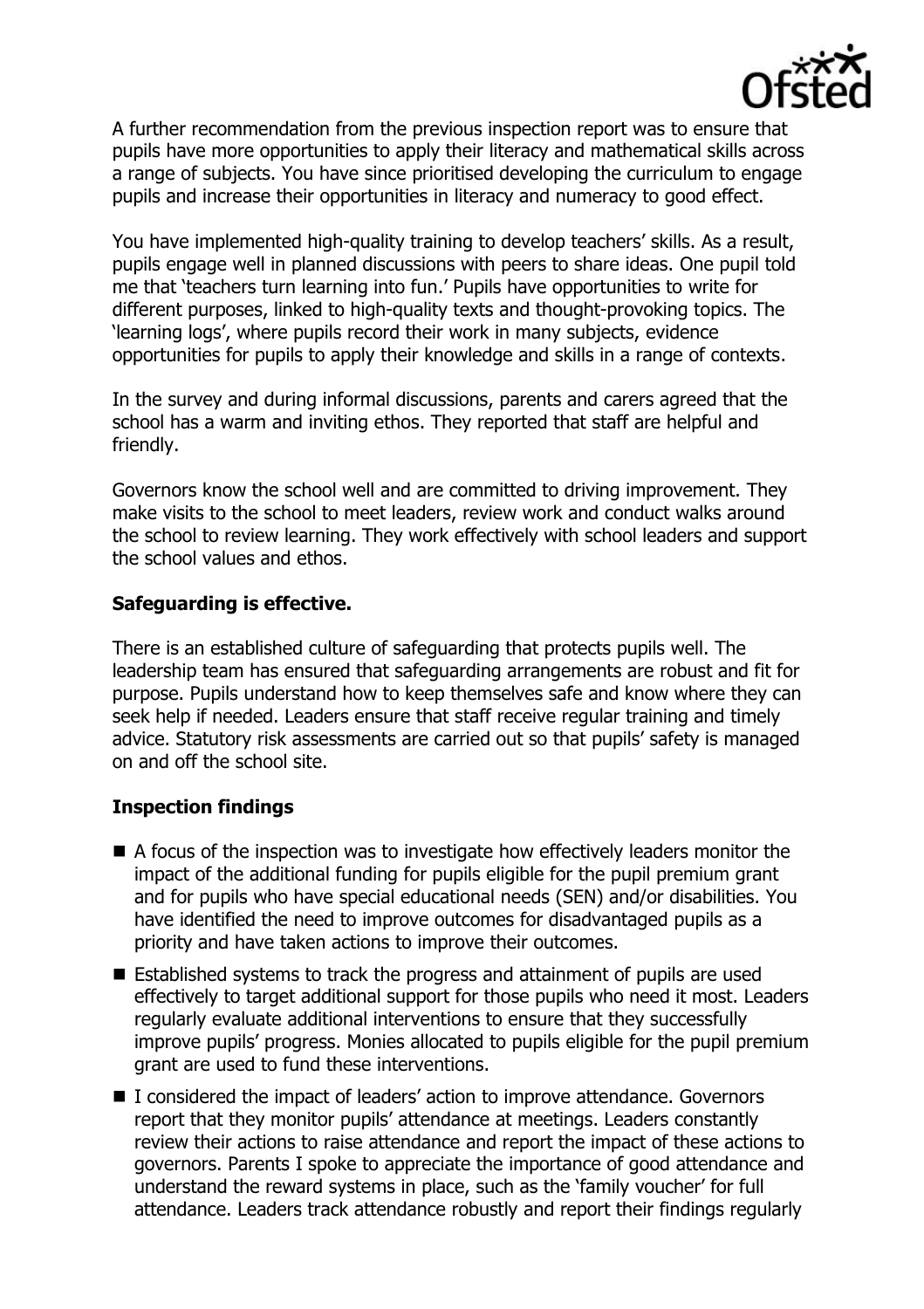

to parents through the school's weekly newsletters. However, attendance remains below the national average, and further work is needed to ensure that all members of the school community understand the impact of low attendance on pupils' progress.

- You have ensured that the curriculum incorporates a range of opportunities for pupils to discuss their ideas. This enables pupils to develop and extend their thinking. Pupils enjoy learning, and leaders have worked hard to ensure that their contributions to lessons are valued. Some attention has been given to extending pupils' vocabulary during discussion in lessons; however, this needs to be embedded to ensure a consistent approach across the school.
- You have made sure that children in Reception have plenty of opportunities to develop a range of skills, and their ideas are captured well by staff. The range of activities available to them is rich and varied. Staff interact well with children to move their learning forward.

## **Next steps for the school**

Leaders and those responsible for governance should ensure that:

- $\blacksquare$  teachers address misconceptions swiftly to strengthen pupils' progress
- attendance is improved through further work with the school community
- work to improve the curriculum is embedded so that pupils deepen their knowledge and extend their vocabulary further.

I am copying this letter to the chair of the governing body, the regional schools commissioner and the director of children's services for Hounslow. This letter will be published on the Ofsted website.

Yours sincerely

Helen Rai **Ofsted Inspector**

## **Information about the inspection**

During the inspection, I held meetings with you, the deputy headteacher, the attendance officer, the administrator responsible for updating the single central record and four middle leaders. I met with five members of the governing body and a representative from the local authority. I visited classes from Reception to Year 6 together with you and the deputy headteacher to observe teaching and to look at pupils' work. I met with a group of pupils and reviewed a selection of pupils' work.

I reviewed the responses from parents, staff and pupils to the Ofsted online surveys. I analysed seven responses from parents to Parent View, Ofsted's online survey. Together with this, I considered questionnaire responses from nine staff and